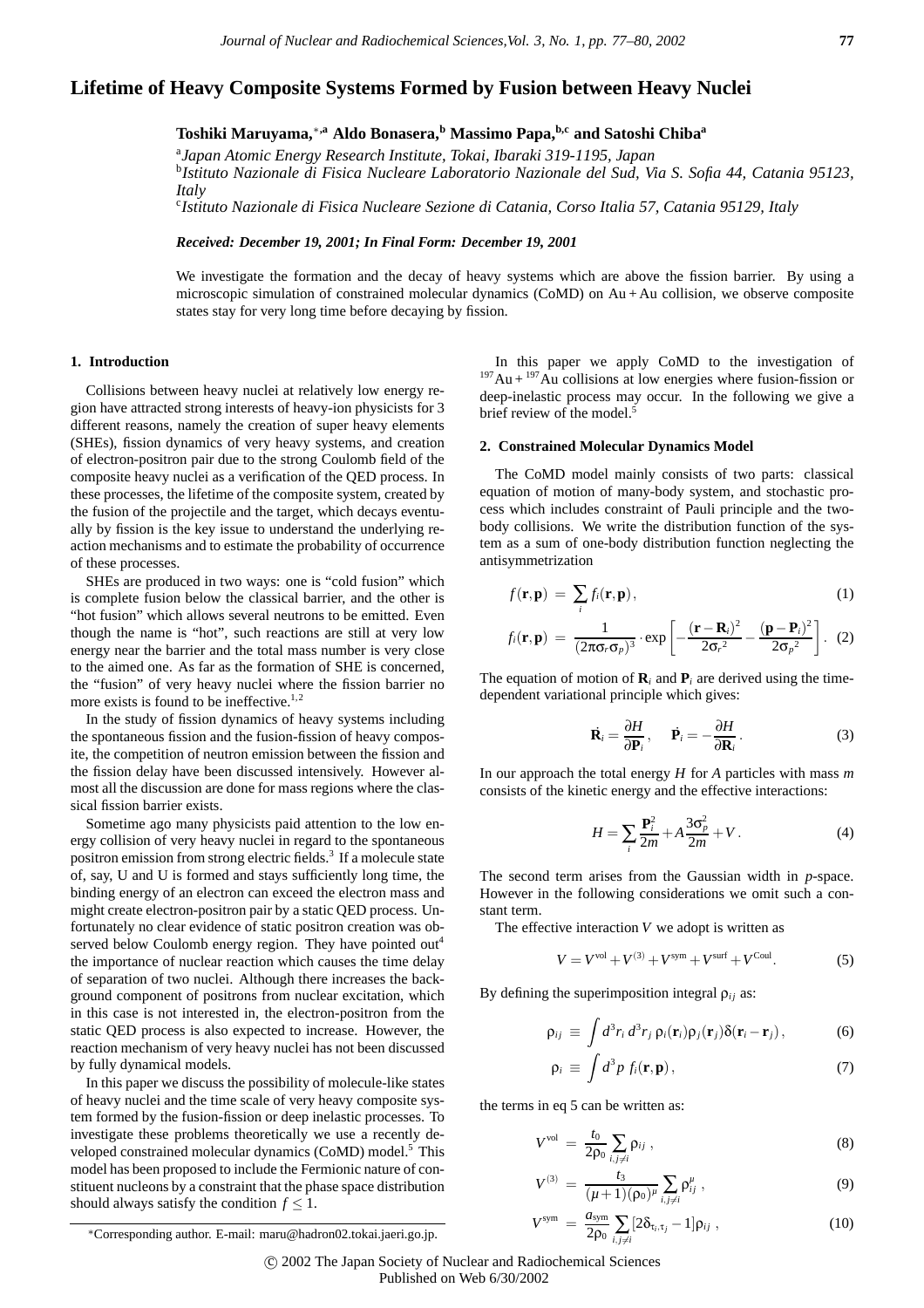$$
V^{\text{surf}} = \frac{C_s}{2\rho_0} \sum_{i,j \neq i} \nabla_{\mathbf{R}_i}^2(\rho_{ij}), \qquad (11)
$$

$$
V^{\text{Coul}} = \frac{1}{2} \sum_{\substack{i,j \neq i \\ (i,j \in \text{protons})}} \frac{e^2}{|\mathbf{R}_i - \mathbf{R}_j|} \text{erf}\left(\frac{|\mathbf{R}_i - \mathbf{R}_j|}{2\sigma_r^2}\right). \tag{12}
$$

In the above relations the coordinate  $\tau_i$  represents the nucleon isospin degree of freedom.

In this paper we use the parameter set for wave packet width and effective interactions:  $\sigma_r = 1.15$  fm,  $\sigma_p / \hbar = 0.4748$  fm<sup>-1</sup>,  $t_0 = -301.1$  MeV,  $t_3 = 242$  MeV,  $\mu = 7/6$ ,  $a_{sym} = 26.4$  MeV,  $C_s = -0.165 \text{ MeV fm}^2$ , and  $\rho_0 = 0.165 \text{ fm}^{-3}$ , which reproduces reasonably well the fusion cross section of  $Ca + Ca$  reactions, while in Reference 5 we have used another set of parameters.

The Pauli principle is taken into account in two ways: one is the Pauli blocking of the final state of two-body collision and the other is the constraint which brings into the system the Fermi motion in a stochastic way. The starting point of the constraint is the requirement:

$$
\overline{f}_i \le 1 \qquad \text{(for all } i), \tag{13}
$$

$$
\overline{f}_i \equiv \sum_j \delta_{\tau_i, \tau_j} \delta_{s_i, s_j} \int_{h^3} f_j(\mathbf{r}, \mathbf{p}) d^3 r d^3 p , \qquad (14)
$$

where  $s_i$  is the spin coordinate of the nucleon  $i$ . The integral is performed in a hypercube of volume  $h<sup>3</sup>$  in the phase-space centered around the point  $(\mathbf{R}_i, \mathbf{P}_i)$  with size  $\sqrt{\frac{2\pi\hbar}{\sigma_r \sigma_p}} \sigma_r$  and  $\sqrt{\frac{2\pi\hbar}{\sigma_r \sigma_p}} \sigma_p$ in the *r* and *p* spaces respectively.

At each time step and for each particle *i* the phase space occupation  $\overline{f}$ , is checked. If  $\overline{f}$ , has a value greater than 1 an ensemble  $K_i$  of nearest particles (including the particle  $i$ ) is determined within the distances  $3\sigma_r$  and  $3\sigma_p$  in the phase space. Then we change randomly the momenta of the particles belonging to the ensemble  $K_i$  in such a way that for the newly generated sample the total momentum and the total kinetic energy is conserved ("many-body elastic scattering"). The new sample is accepted only if it reduces the phase space occupation  $\overline{f}_i$  (Ref. 5).

To handle the Pauli-blocking in the collision term is straightforward from the constraint. In fact for each NN collision we evaluate the occupation probability after the elastic scattering. If such functions are both less than 1 the collision is accepted, rejected otherwise. We note that for the results discussed here and especially at the lowest energies the collision term is of little importance.

### **3. Collision of Au + Au System**

To simulate the collision of two  $197$  Au nuclei, we prepare the ground state by applying the frictional cooling method together with the constraint of CoMD. The ground states we obtain have binding energy of 8.4 MeV/nucleon and the root mean square



**Figure 1.** Snapshot of <sup>197</sup>Au + <sup>197</sup>Au at  $E_{lab} = 10$  MeV/nucleon  $b = 6$  fm. The time indicated in each panel is not from the contact of two nuclei but indicates only that of the simulation.

radius of 5.34 fm. They are rather stable for 1000 fm/*c*. For instance our 197Au ground states evaporates 3.1 nucleons during 1000 fm/*c*. The collision events are performed for impact parameter *b* of 0 and 6 fm for incident energy in laboratory system of  $E_{\text{lab}} = 5 \sim 35$  MeV/nucleon.

Figure 1 shows a typical event of CoMD calculation with incident energy  $E_{lab} = 10$  MeV/nucleon with impact parameter  $b = 6$  fm. The two nuclei form a quite deformed compound system, they keep such a deformation almost 2500 fm/*c* and finally fission takes place. The system does not show much rotation since the angular momentum per nucleon is not so large and the elongated shape makes the moment of inertia larger than that in the initial stage. Therefore the reaction mechanism we are observing here may be in-between the deep inelastic and molecular resonance.

There are many observables which distinguish the reaction mechanism. The largest fragment mass is one of such welldefined observables which can easily be measured experimentally. Figure 2 shows the time dependences of the largest cluster mass for the impact parameters  $b=0$  and 6 fm calculated by CoMD and QMD. In CoMD calculations we see at the beginning the largest cluster mass  $A_{\text{max}} = 197$  which corresponds to projectile and target mass number. Within about 50 fm/*c*, *A*max becomes 394 except for the incident energy  $E_{lab} = 5$  MeV which is below the barrier where two nuclei never contact. At incident energies above the barrier, the formed large system will decay into smaller fragments by different modes according to the energy and angular momentum. At higher incident energies  $(E_{lab} \geq 30 \text{ MeV/nucleon})$  the largest cluster mass changes suddenly at the early stage and continuously decreases in time. This indicates multifragmentation for head-on collisions and deep inelastic reaction for peripheral collisions followed by the emission of nucleons and small fragments. At lower incident energies ( $E_{\text{lab}} \leq 20$  MeV/nucleon) there is a sudden change of the largest cluster mass at very late time, which indicates a fission of the system. One should note that in our calculation of  $Au + Au$ system there is almost no event where the system decays only by emitting particles or light fragments, i.e., pure incomplete fusion. The instability due to the Coulomb repulsion plays the major role in the decay process.

Here we should note that the plotted largest fragment mass are obtained by only one event for each incident energy and impact parameter. Therefore the fission time includes large amount of statistical error. In Figure  $2(b)$  the same quantity as Figure  $2(a)$ is displayed for QMD calculation. These QMD calculations are based on the same code as CoMD switching off the procedure for the constraint. The difference between the CoMD and the QMD is clear and dramatic. At low energy collisions there are no fission process and the system decays only by emitting nucleons and light fragments. At higher energies there is some sudden



**Figure 2.** The time-dependence of the largest fragment mass  $A<sub>r</sub>$ From the top (a) CoMD and (b) QMD. The left panels show cases of head-on collision and the right  $b = 6$  fm.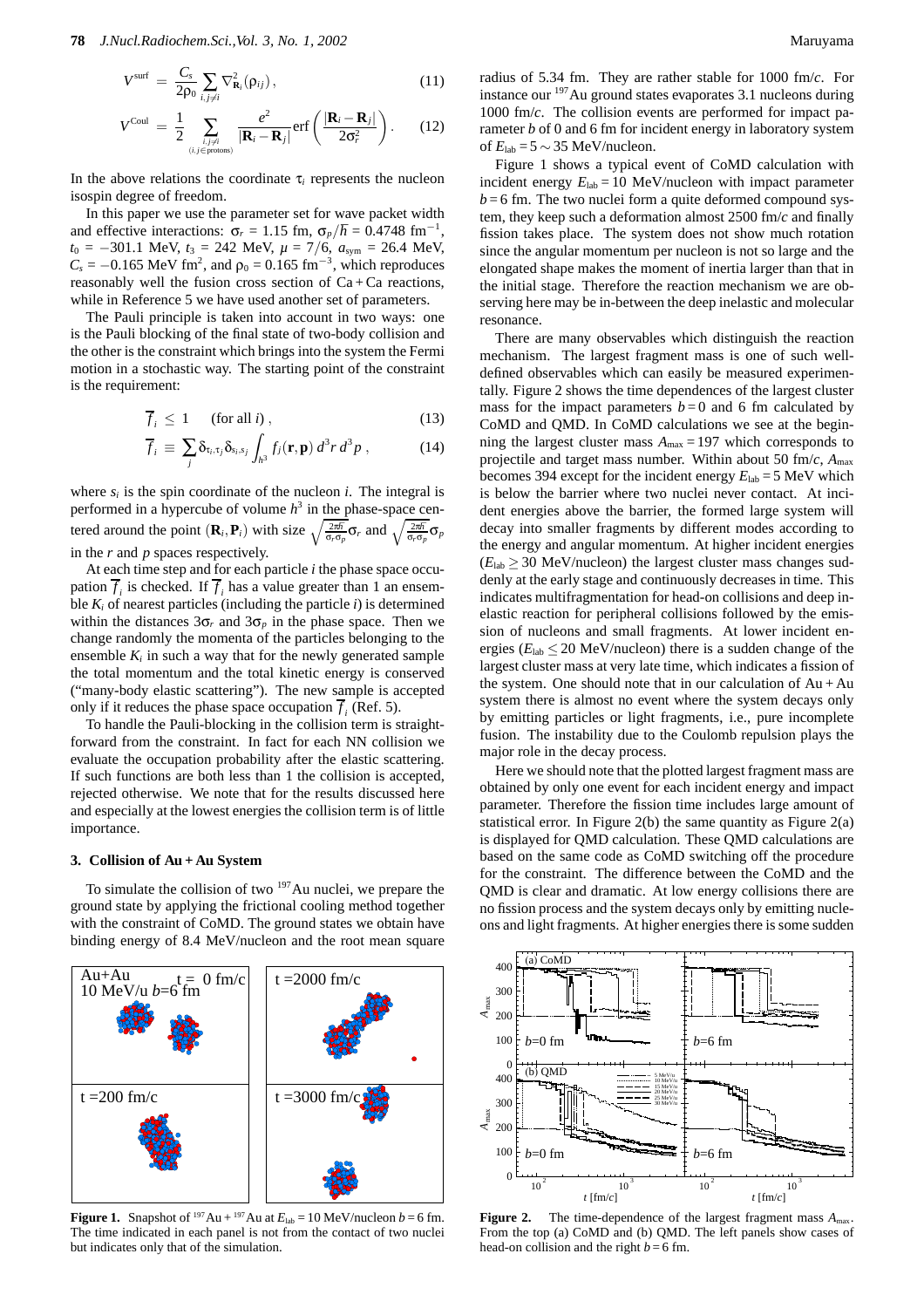change of the largest fragment mass even in QMD calculation. This is not a fission but passing through for head-on collisions or deep inelastic process for peripheral collisions.

# **4. Lifetime of Produced Composite Systems**

Assuming a very simple form of the time-dependent fission width  $\Gamma(t) = \Gamma_f \Theta(t - T_d)$ , the averaged fission time  $T_{\text{fiss}}$  can be obtained by the survival probability of the compound system against two-body process *P*surv as

$$
P_{\text{surv}} = \exp\left[-(t - T_{\text{d}})\Gamma_{\text{f}}/\hbar\right],\tag{15}
$$

$$
T_{\text{fiss}} \equiv T_{\text{d}} + \hbar / \Gamma_{\text{f}} \,, \tag{16}
$$

where  $T_d$  is the delay time and  $\Gamma_f$  is the "fission width" after the delay time. The probability  $P_{\text{surv}}(t)$  is obtained directly by the simulation. This fitting can apply well only for fission-like process in our calculation. Figure 3 shows the survival probability of a large fragment with  $A > 350$  which decays by fission-like mode or emitting large fragments (*A >* 30). The histograms are directly obtained by the simulation and the curves are fitting by eq 15,16. For all the calculations the fitting works well, particularly the effect of delay time. The assumption of constant fission width after the delay time, on the other hand, is not completely supported because of poor statistics and still existing dynamical effects. One should note that the fitting by eq 15,16 is just to extract the "fission" time of the super heavy composite. Especially the time scale of QMD results is obviously different from that of fission process.

The extracted fission time  $T_{\text{fiss}}$  are plotted in Figure 4. With effective interaction used in Reference 5 the calculated fission time is about an order longer than this calculation. However in both cases of CoMD calculations the longest lifetime of heavy composite is found at  $E_{lab} = 10 \text{ MeV/nucleon.}$ 

For lower incident energies (just above the Coulomb barrier) the system might not form a fully thermalized single composite but might be quasi separated in the phase space, which makes the system split easily. For higher energies, the fully thermalized system needs some fluctuations to reseparate even though there



**Figure 4.** The "fission" lifetime of composite system for CoMD and QMD calculation.

is no classical barrier for fission. Therefore the fission time gets shorter with increase of the incident energy.

In QMD calculation what is in marked contrast to the CoMD calculation is that the "fission time" has no maximum energy and shows monotonic decrease. This is due to the lack of the Pauli principle which suppresses two nuclei from overlapping at very low energies (above the Coulomb barrier).

For peripheral collision ( $b = 6$  fm), the lifetime of very heavy composite is shorter than the head-on collisions. But the incident-energy dependence is very similar to the  $b = 0$  fm cases. Though the mechanism is much more dynamical, eq 15,16 fit well again.

*Nevertheless, the super heavy composite system formed by the head-on collision of Au + Au may survive rather long time of*  $10^3$  ~  $10^4$  *fm/c.* 

An interesting aspect of the long-lived very heavy system is, as mentioned before, the spontaneous positron-electron production from the strong electric field as a static QED process. The total charge of  $Au + Au$  system may be still smaller than the necessary charge  $(Z \sim 170)$  for this process. However, the nuclear reaction of, e.g.  $U+U$  system, should be qualitatively the same as what we observe in  $Au + Au$  system. Although the background positrons should be larger, one can get longest lifetime



**Figure 3.** The survival probability of large fragments  $(A > 350)$  which decay by fission-like mode. The abscissa indicates the time after the contact of two nuclei. From the top the results are obtained for head-on collisions by CoMD and QMD. The histograms indicate results from simulations and smooth curves are the fits by eq 15,16.



**Figure 5.** The mass asymmetry of the fission fragments and the fragment mass. The dashed line indicates the initial mass of projectile and target nuclei. Error bars indicate statistical standard deviation.